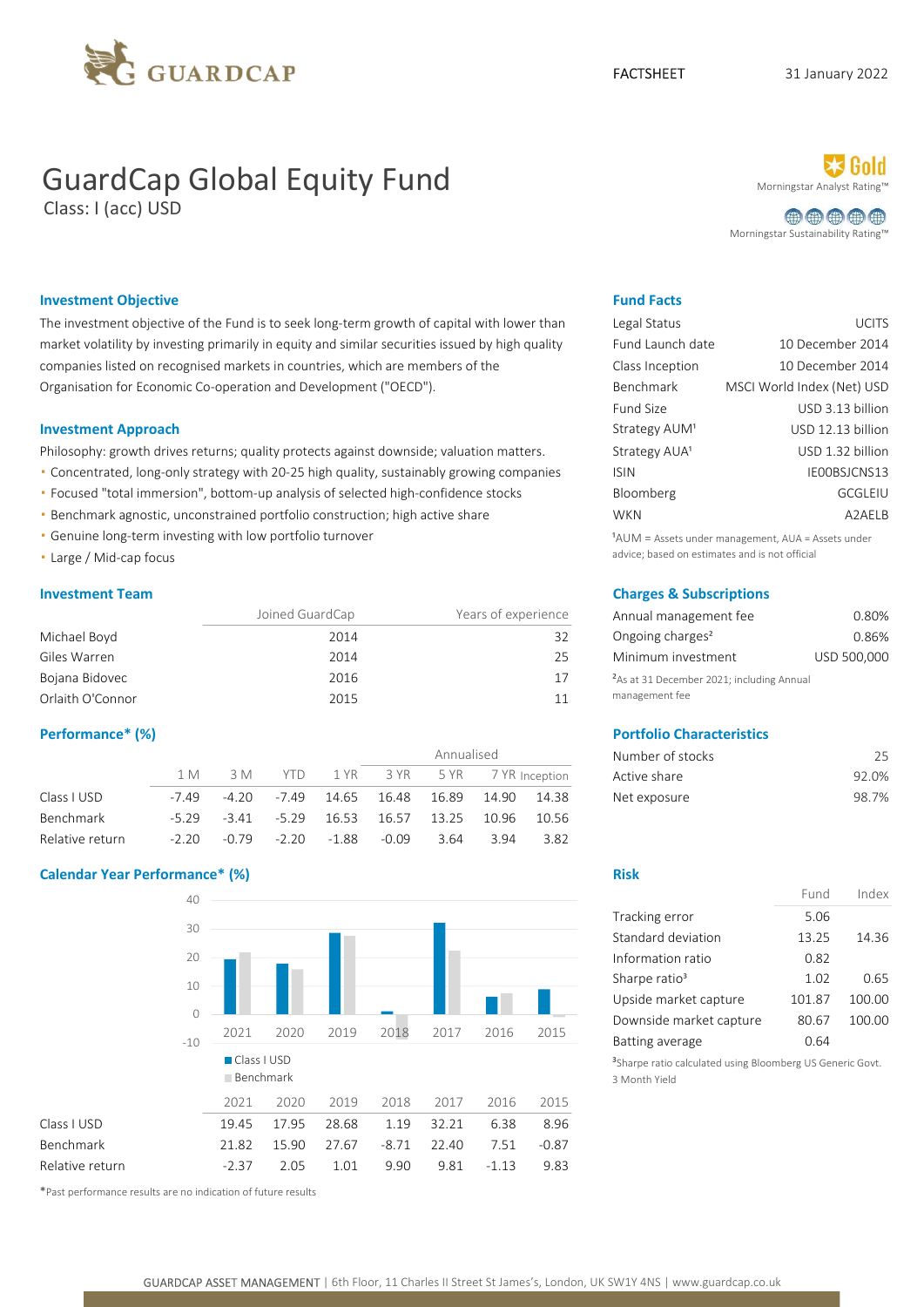

### Geographic Allocation (%) Sector Allocation (%)

■ United States 62.94 ■ Denmark 10.82 10.82 **■ Information Technology 16.83** ■ France 10.11 10.11 **Provided a laterate 15.20 • United Kingdom** 6.02 ■ Japan 11.68 **4.92 ↓ Product 11.68** ■ Switzerland 3.94 **1.4 PM 1.4 PM 1.4 PM 1.4 PM 1.4 PM 1.4 PM 1.4 PM 1.4 PM 1.4 PM 1.4 PM 1.4 PM 1.4 PM 1.4 PM 1.4 PM 1.4 PM 1.4 PM 1.4 PM 1.4 PM 1.4 PM 1.4 PM 1.4 PM 1.4 PM 1.4 PM 1.4 PM 1.4 PM 1.4 PM 1.4 PM 1.4 PM 1.4 P** ▪ Cash 1.25 ▪ Communication Services 6.02

| • Consumer Discretionary        | 21.21 |
|---------------------------------|-------|
| • Information Technology        | 16.83 |
| $\blacksquare$ Health Care      | 15.20 |
| • Consumer Staples              | 15.05 |
| • Financials                    | 11.68 |
| $\blacksquare$ Industrials      | 7.93  |
| <b>E</b> Communication Services | 6.02  |
| <b>Materials</b>                | 4.83  |
| = Cash                          | 1.25  |



### Top 5 Holdings The Monthly Contributors / Detractors The Contributors / Detractors The Theorem The Monthly Contributors / Detractors The Theorem In the Theorem In the Theorem In the Theorem In the Theorem In the Theorem In

|                         | % of assets |                    | Contribution to return |                    | Contribution to return |  |
|-------------------------|-------------|--------------------|------------------------|--------------------|------------------------|--|
| <b>CME Group</b>        | 7.59        | + Mastercard       | 0.37                   | + Mastercard       | 0.37                   |  |
| EssilorLuxottica        | 6.75        | + Booking Holdings | 0.14                   | + Booking Holdings | 0.14                   |  |
| <b>Booking Holdings</b> | 6.36        | + CME Group        | 0.05                   | + CME Group        | 0.05                   |  |
| Alphabet                | 6.03        | - EssilorLuxottica | $-0.88$                | - EssilorLuxottica | $-0.88$                |  |
| UnitedHealth            | 5.42        | - MarketAxess      | $-0.66$                | - MarketAxess      | $-0.66$                |  |
|                         |             | - Novo Nordisk     | $-0.58$                | - Novo Nordisk     | $-0.58$                |  |

#### Manager Commentary

The top contributors to performance year to date were Mastercard, Booking Holdings and CME.

Mastercard reported stronger than expected Q4 earnings as consumer spending trends continued to improve. Net revenue increased 28% with cross-border spending exceeding pre-pandemic levels. The shift from cash and cheques to electronic payments by consumers and businesses is expected to continue to drive growth. Booking Holdings' share price rebounded in January after fears around the Omicron variant sparked a sell off in December. With its broad inventory of bookable rooms and easy to use technology, Booking should benefit from a rebound in global travel as well as the ongoing trend towards online booking and consolidation of a highly fragmented travel agency market. CME benefitted from increased volatility in the derivatives markets in January. Average daily volumes increased 28% with a very strong performance in its equities and interest rates product lines. The end of the pandemic should bring a reduction in Central Bank intervention, higher interest rates and continued risk management activity using derivatives.

#### The top detractors year to date were EssilorLuxottica, MarketAxess and Novo Nordisk.

EssilorLuxottica is the global leader in the design, manufacture and distribution of ophthalmic lenses, frames and sunglasses. It saw its share price decline after a very strong performance in 2021. Ageing demographics, premiumisation, youth lifestyles and multi-pair are strong longterm drivers of growth. Electronic bond trading platform MarketAxess continued to feel the impact of muted trading conditions after posting very strong volumes during the peak of the pandemic. Electronic bond trading is currently only about 20% penetrated but this is expected to grow as market participants increasingly look for better liquidity, price transparency and best execution. Novo Nordisk is a leader in the global diabetes market with about 30% value share. Its share price fell in January due to concerns around supply constraints and emerging competition for its GLP-1 franchise. Approximately 537 million adults globally suffer from diabetes and of these only about a quarter currently have access to care.

#### Share Class Ratings

Morningstar Analyst Rating™ Overall Morningstar Rating™ Quantalys Rating™ Sauren Fondsmanager Rating™

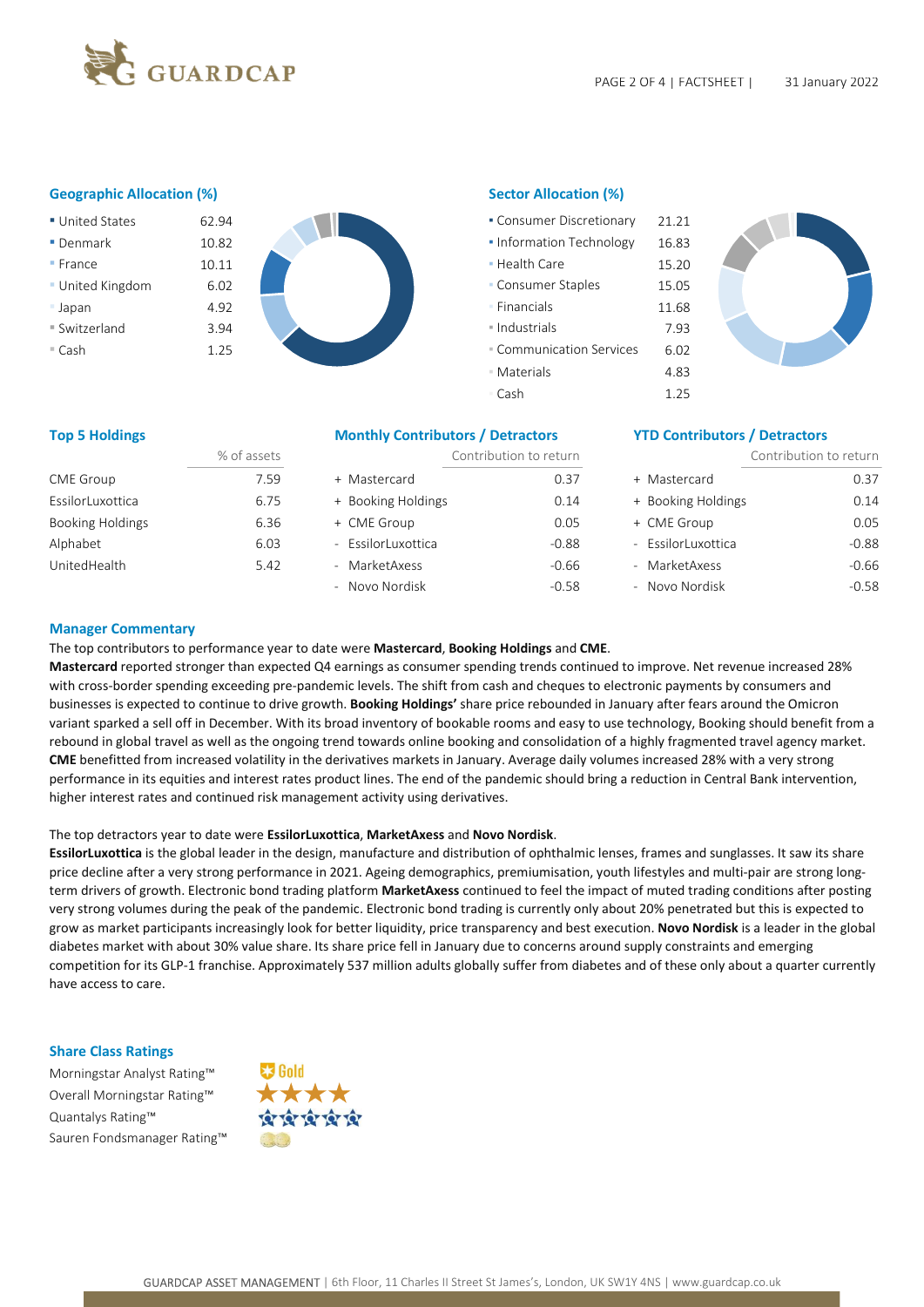

## ESG Reporting

### Fund ESG Ratings **Sustainable Finance Disclosure Regulation (SFDR)** Sustainable Finance Disclosure Regulation (SFDR)

Morningstar Sustainability Rating™ Classification: Article 8 Morningstar Low Carbon Designation™



#### ESG Integration

All investee companies must meet the team's ten Confidence Criteria, including strong "Foundations for Sustainable Growth" (FSG), which ensures that a company's ESG practices align with its potential for long-term sustainable growth. The Fund's concentrated approach (20-25 stocks) enables a thorough understanding of the sustainability risks and opportunities relevant to each company and an analysis of a company's ESG issues forms a key part of every investment decision.

#### Active Ownership

Active ownership is deeply embedded in our investment philosophy and we vote on every resolution and corporate action proposed by our companies. If a company is engaged in a practice that concerns us, we will engage with the company on the issue, seek to learn more about it and encourage positive change.

#### Exclusion Policy

The Fund excludes direct investment in corporate issuers that are involved in the manufacture or production<sup>1</sup> of:



Controversial weapons<sup>2</sup> Extraction of fossil fuels and/or generation of power from them

Firearms or small arms ammunition  $\left(\bigotimes_{i=1}^{\infty} \mathbb{R}^2\right)$  Tobacco products



## $0 \leftarrow$   $\blacksquare$   $\blacksquare$   $\blacksquare$   $\blacksquare$   $\blacksquare$   $\blacksquare$   $\blacksquare$ 50 — February 1995 — Paris 1995 — Paris 1996 — Paris 1996 — Paris 1996 — Paris 1996 — Paris 1996 — Paris 1996 100 150 200 Intensity (WACI) Fund **Fund Fund** Benchmark

| Carbon to Revenue (C/R)                  | 67.67 | 162.75 | Scope 1 | 3.325  | 151.314 |
|------------------------------------------|-------|--------|---------|--------|---------|
| Carbon to Value Invested (C/V)           | 10.53 | 60.37  | Scope 2 | 29.431 | 35.062  |
| Weighted Average Carbon Intensity (WACI) | 41.94 | 136.89 |         |        |         |

Source: S&P Trucost Limited © Trucost 2022; as at 31 December 2021. Carbon Intensity calculated in TCO2E/USD M. The lower the score the lower the intensity. Includes Scope 1 and Scope 2 emissions.

The Carbon to Revenue (C/R) metric shows the intensity of the portfolio and benchmark using the absolute apportioned carbon emissions and apportioned revenues, calculated on an ownership basis (value of holdings divided by chosen apportioning metric), as at the analysis date. The Carbon to Value (C/V) Invested metric takes the carbon emissions (apportioned using either market capitalisation or enterprise value) divided by the value of holdings in a portfolio or benchmark. The Weighted Average Carbon Intensity (WACI) metric takes the carbon intensity (total carbon emissions divided by total revenue) of each holding and multiplies it by its investment weight (the current value of the holding relative to the current value of the whole portfolio).

### Carbon Intensity Carbon Apportioned by Scope



Source: S&P Trucost Limited © Trucost 2022, as at 31 December 2021. Calculated in TCO2E. The lower the score the lower the emissions. Greenhouse Gas (GHG) Protocol methodology.

This represents the absolute quantity of portfolio or benchmark emissions attributed from their underlying constituents on an ownership basis, as at the analysis date, based on the defined GHG methodology. Absolute carbon emissions are apportioned from a company to a portfolio based on equity ownership (market capitalisation) or share of financing (enterprise value). Scope 1 emissions are from directly emitting sources that are owned or controlled by a company. Scope 2 emissions are from the consumption of purchased electricity, steam, or other sources of energy generated upstream from a company's direct operations. Reference: GHG Protocol.